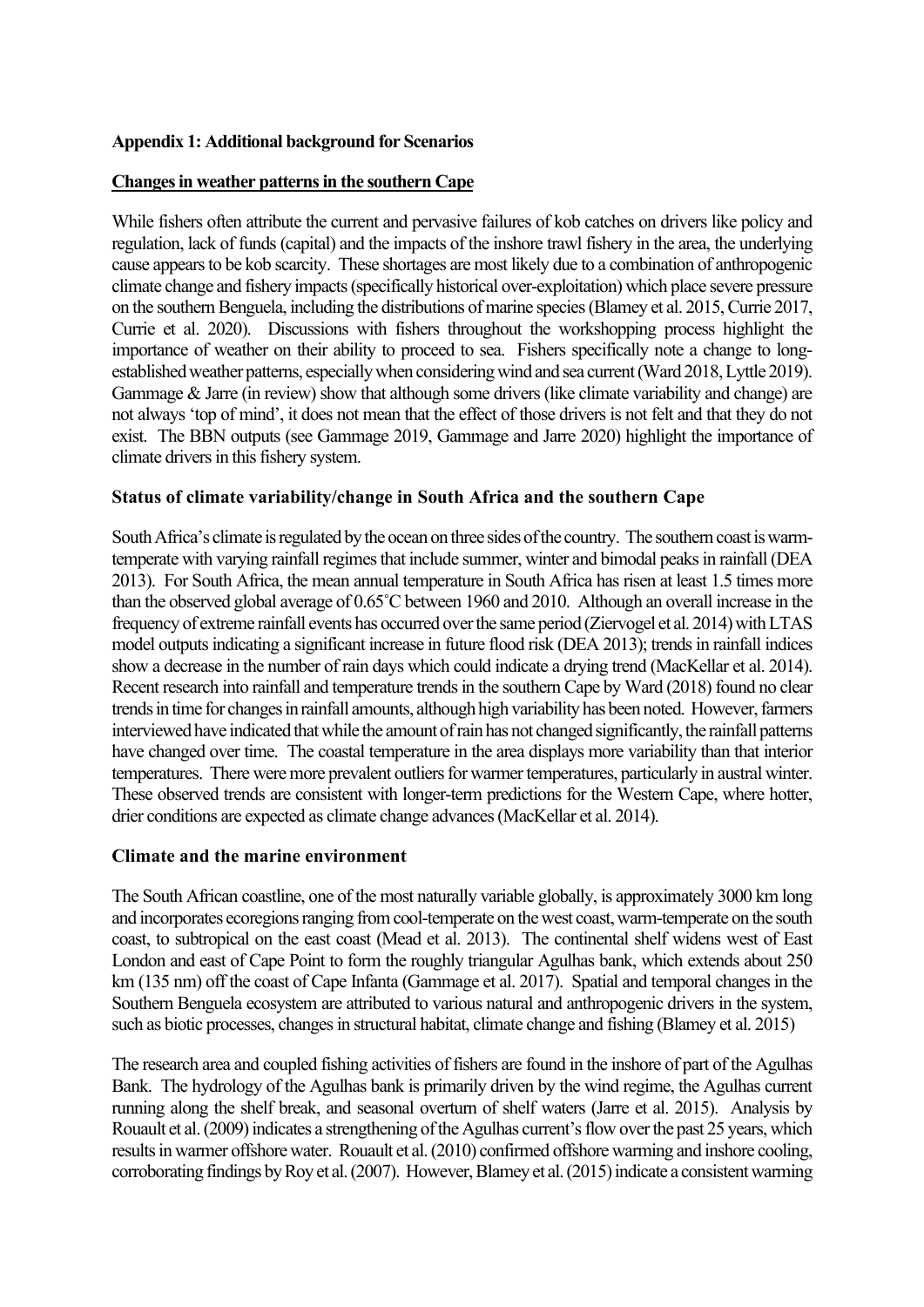trend across all seasons, with general warming most distinctive in the early southern hemisphere summer months. There is more disagreement between signals of different datasets for the Agulhas Bank than for the other subsystems of the Benguela (Jarre et al. 2015). The exact interplay and trends concerning sea temperature are difficult to determine for the greater Agulhas Bank (Lyttle 2018; Ward 2018).

Two distinct ecosystem regime shifts, the 1960s and mid-1990s/early 2000s have been identified and verified (Howard et al. 2007, Blamey et al. 2012), with Ward (2018) finding evidence of a potential third in the more recent analysis. Research into historical and prevailing wind regimes at the scale of the southern Cape has shown no significant and discernible trends at the small scale (nearshore) (Ward 2018), and thus accurate future predictions are problematic. However, Ward (2018) finds that offshore wind drivers show more evident trends of increased wind speeds overtime at the shelf scale. Lyttle (2019) show that this trend of increase in offshore winds influences swell, which results in increased in wave heights on the inshore scale of the southern Cape, although both these analyses are dependent on National Centre for Environmental Prediction (NCEP) wind data.

### **Changes in the fishery system**

Fishers identified changes in the biophysical systems as one of the four KDFs in their system. As this system is currently operating in a state of resource scarcity (Gammage and Martins unpublished data, Duggan 2012, Gammage 2015, Currie 2017, Gammage et al. 2017, Martins et al. 2019), the focus of the biophysical KDF for the final scenario story will be placed on the current and potential future status of fishery resources in this area.

# **Status of fishery resources in the southern Cape: present day**

Climate change and variability have direct and indirect impacts on marine resources. Direct impacts include changes in physiology (specifically growth and reproductive capacity), mortality, distribution and behaviour. Changes in productivity, structure, and composition of the marine ecosystems on which fish are dependent for food are indirect impacts. Fishing effort, biological interactions, and non-climatic environmental factors may also have similar effects (Brander 2010, Hollowed et al. 2013).

Changes in species abundance and distribution are mechanisms by which fisheries resources in an area can change over time. It has, to date, been difficult to determine linefish stock levels in South Africa accurately, but particularly at the scale at which the linefishery in the southern Cape operate (see Blamey et al. 2015). However, for this scenario exercise, we can assume some changes on the small-scale, based on larger-scale change provided by previous research in the southern Benguela and Agulhas bank to establish potential future systems states (notably Blamey et al. 2015). Thus, it is only necessary to ascertain what changes fish stocks may undergo in the broadest term for these scenarios. A synthesis of ecosystem change seen in the southern Benguela by Blamey et al. (2015) describe changes seen in the southern Benguela ecosystem, whilst Currie (2017) provides a comparison of historical baseline data from the demersal trawl fishery on the Agulhas bank to a data from a resurvey in three locations (Cape Infanta, Mossel Bay and Bird Island). Currie's research provides valuable insights into how fish assemblages in some species key to the linefishery in the area have changed regarding species abundance and distribution over the past 100 years and allow us to speculate on potential future trends (in the broadest terms).

# **Changes in the distribution of crucial fish species on the Agulhas bank**

Changes in marine distributions for the southern Benguela are well-documented. However, most of the knowledge of the physical and ecosystem change stems from the west coast of South Africa, resulting in a poor understanding of the system dynamics on the Agulhas Bank, particularly at small, localized scales (Blamey et al. 2015, Watermeyer et al. 2016, Currie 2017). One of the most important distribution shifts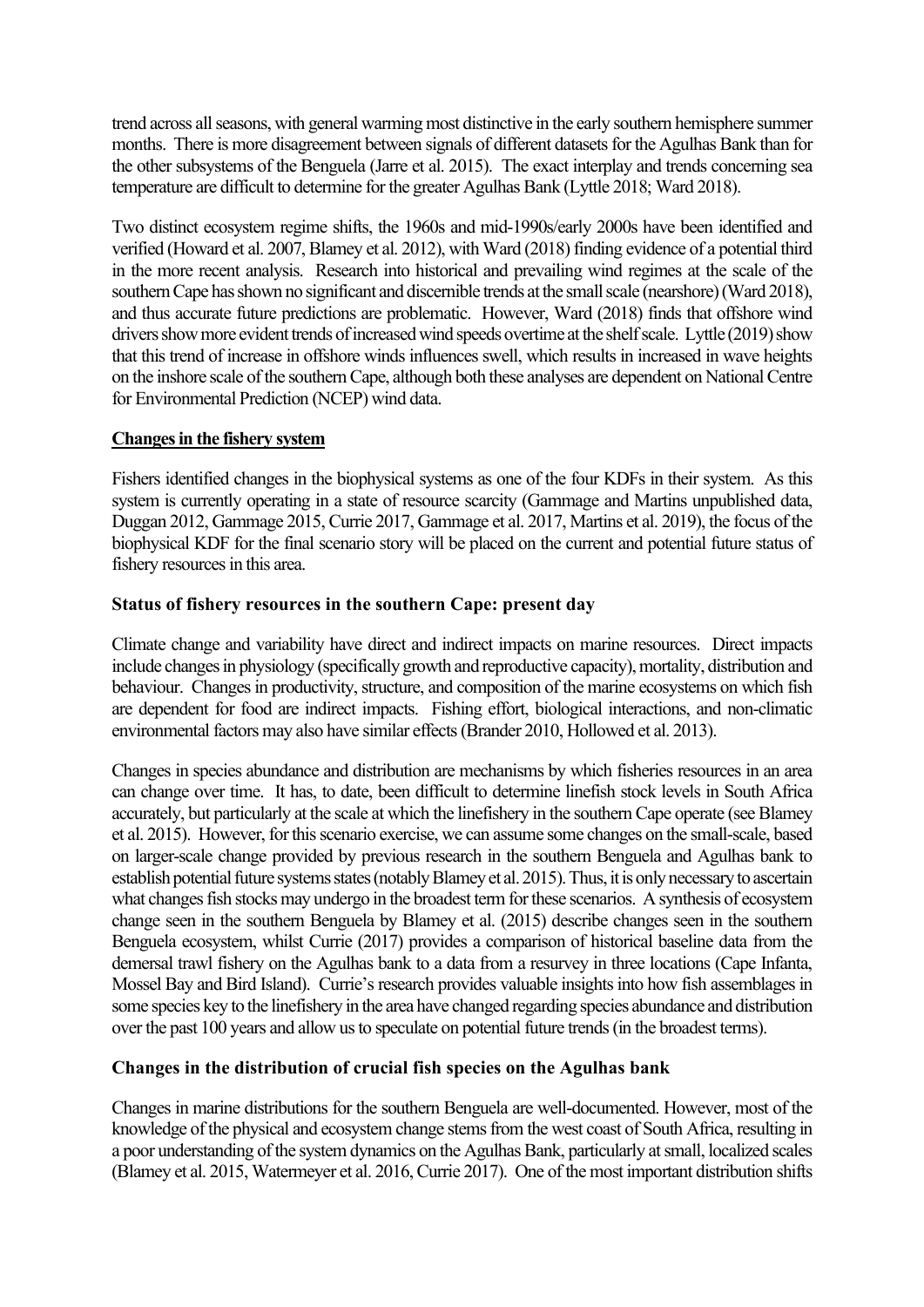seen in the southern Benguela is the southward and eastward shift in distribution from the west coast to the Agulhas bank of Sardine (*Sardinops sagax*) and Anchovy (*Engraulis encrasicolus)* (der Lingen et al. 2002, Fairweather et al. 2006). As sardine and anchovy are important prey fish, it is thought that this shift may have impacted other ecosystem parts, including the distribution or abundance of fish and squid. Watermeyer et al. (2016) found evidence of increased catch proportions of amongst others, squid (*Loligo reynaudii*); kingklip (*Genypterus capensis),* round herring (*Etrumeus whiteheadi*) and chub mackerel (*Scomber japonicus*) east of 20°E (east of Cape Agulhas) following the documented shifts in sardine and anchovy distribution. Other significant eastward distributional shifts noted include west coast rock lobster (*Jasus lalandii*) (Blamey et al. 2012) and the eastward range expansion of kelp (*Ecklonia maxima*) (Bolton et al. 2012)*.*

## **Changes in abundance of key fish species on the Agulhas bank**

The analysis by Currie (2017) includes changes in abundance for fish species found on the Agulhas Bank. Specifically, declines in the kob abundance seen in the area are severe. Whereas kob catches in trawls were dominant (up to 25% of the catch) in the 1903/1904 baseline, they were absent in the repeat surveys of 2015. This evidence supports other studies (Griffiths 1997, 2000) and fishers' accounts (Gammage 2015, Gammage et al. 2017, Martins et al. 2019). In addition,Currie (2017) shows a substantial decrease in the kob catches in the inshore trawl in the first half of the  $20<sup>th</sup>$  century, likely indicative of early fishing pressure and resulted in removing a sizable proportion of the pre-disturbed populations of kob (Currie 2017). This, coupled with more significant pressure in the mid-1960s and early 1980s, has likely contributed to the severe depletion of stocks experienced in the present time. Other commercially exploitable species from the area which show declining abundance include silvers/carpenter, which was found to be 0.1% of historical abundance and white stumpnose, which was found to be at 0.1% of historical abundance (Currie 2017).

At the same time, the same comparative work carried out by Currie (2017) has noted an increase in abundance in, among others, gurnards (*Chelidonichthys spp.)* and horse mackerel (*Trachurus capensis)*. However, these species present little opportunity to the linefishery in its current format. Currie (2017)'s research was carried in the context of inshore trawl and did not necessarily overlap with the linefishery in the same area. The conflict between these fisheries is well-documented, and line fishers accuse inshore trawl of increasingly encroaching on their fishing grounds. Due to the interconnectedness of the habitats in the southern Cape/Agulhas bank ecosystem, we can assume that ecological niche replacement has taken place in the inshore part of the ecosystem.

### **Fishery resources in the southern Cape: potential futures**

The most significant drivers of change in this marine ecosystem will likely be fishing pressure and the effects of large-scale, long-term climate variability and change. While the examples of distributions shift and changes in abundance highlighted above are by no means exhaustive, it illustrates the current state of system flux and underscores the problem of resource scarcity regularly highlighted by fishers. Regarding fishing pressure on inshore marine species, even though inshore trawl effort has significantly declined in recent years, the after-effects of long-term trawling may have resulted in irreversible damage to traditional stocks. Historical, long-term trawling on the Agulhas bank has likely led to a reduction in habitat complexity. Modified energy flow pathways would benefit specific taxa but negatively affect others. Taxa that have declined on the Agulhas bank are associated with reef habitats, while species displaying an increase in abundance prefer soft substrates or inhabit both hard and soft benthic substances (Currie 2017). The survey sites used by Currie (2017) have remained commercial trawling grounds since the initial historical surveys took place. Thus, reef-like habitats, consolidated substrates structure forming communities that may have been present historically, have likely been removed or degraded by trawling. This seems to have promoted a change from partially-reef associated assemblages to catch compositions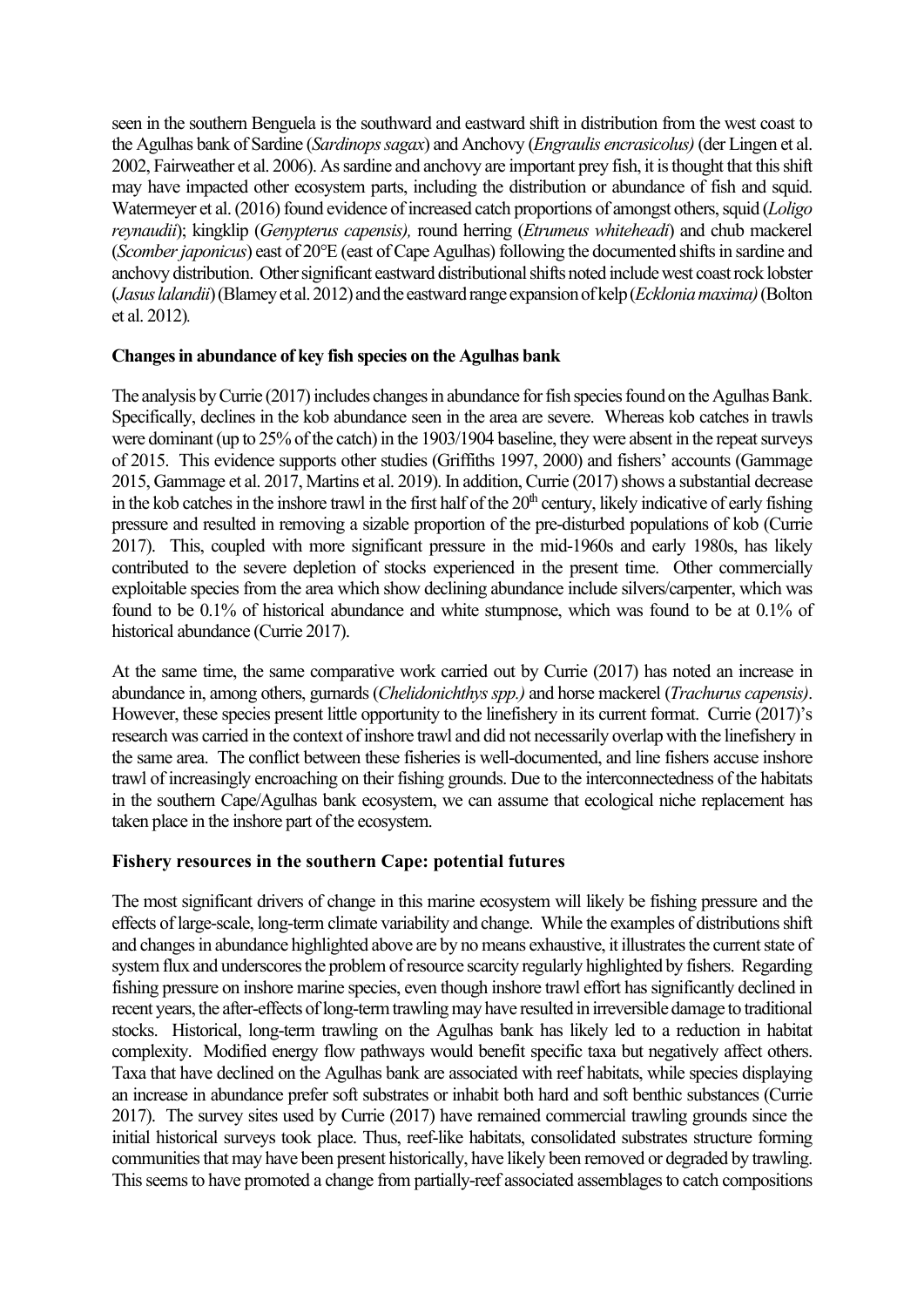dominated by taxa associated with unconsolidated benthic habitats. This support the belief that extensive trawl activity on the inshore trawl grounds bank has modified benthic habitats. If this is correct and the sediment structure has been modified by trawling, the benthic habitat and the fishing community dependent on it may be permanently altered and fail to recover even if fishing were stopped (Currie 2017).

However, it remains challenging to predict marine ecosystem and fisheries responses to climate change accurately. Complex species distribution relationships, variation in abundance, the impact of overfishing couples with other system stressors create knowledge gaps that are difficult to circumvent. As a result, effective modelling is limited by incomplete information on the functioning of biological resources and the physical changes in the oceans. Moreover, there is also much uncertainty about the future impacts of climate change, specifically at local scales such as the southern Cape (Ortega-Cisneros et al. 2017, 2018).

As described, several marine species have already shifted their geographic ranges. Regarding fish species' general response to warming, a (south) westward migration of warm temperate species such as Geelbek (or Cape salmon) (*Atractoscion aequidens*) could occur. The temperate regions may also contract, with south coast species potentially affected by increased upwelling, related temperature extremes, reduction in runoff, and habitat loss, resulting in a decrease in subtropical species diversity and abundance. Extreme rainfall and dry spells, together with sea-level rise, could result in the loss of nursery habitats. The positive impacts of increased rainfall could be offset by seasonal shifts that may confuse behavioral cues at critical life-history stages such as spawning and migration. For example, changes in freshwater flow, sea surface temperature, and turbidity may impact the squid fishery and endemic subtropical linefish such as white Steenbras (*Lithognathus lithognathus*).

For the Agulhas bank, if populations are pressured to move due to anthropogenic warming, some of these populations may be facing a dead end. If the bank were to experience a net-warming effect, cooler-water species could move towards and into the upwelling ecosystem of the west coast, where cool shelf and inshore waters might be maintained (Lamont et al. 2018). It is, however, likely that if the highly productive west-coast subsystem suits their habitat requirements, they already occur there. The southern edge of the Agulhas Bank together will serve to limit the possible poleward expansion of demersal and pelagic species and could signify a potential dead-end if changing environments force species to migrate southward (e.g. Currie 2017). However, warm temperate species which could migrate south (east)ward due to warming could fill the niche created by the loss of the colder water species, presenting line fishers with alternative commercially exploitable species which would not necessarily necessitate a drastic shift in fishery or strategy (Blamey et al. 2015).

In another scenario, the bottom waters of the Agulhas Bank may cool due to an increase in coastal upwelling (Lamont et al. 2018) and/or greater shelf-edge upwelling, which we would expect to be driven by variability of the Agulhas Current (Rouault et al. 2009, Beal and Elipot 2016). The likely impact would be on the cold eastern ridge; (Swart and Largier 1987, Lutjeharms et al. 2000) and inshore parts of the bank through increased coastal upwelling. Species wishing to avoid the colder waters may move further east towards the warmer bottom waters found near the slightly warmer inshore areas between Mossel Bay and Cape Agulhas. This area is narrow compared to the greater (but cooler) Agulhas Bank and suggests that these distribution changes could reduce the geographic spread of the population. Furthermore, the increase in upwelling would likely increase productivity in certain areas, which would cause further changes in the ecosystem. Along with the cooling trend, there would be potential for species such as yellowtail (*Seriola lalandii*) to migrate eastward into the fishing grounds of the southern Cape linefishery (Blamey et al. 2015), offering a potentially viable alternate linefish species to target.

### **Summary of scenarios derived from additional drivers**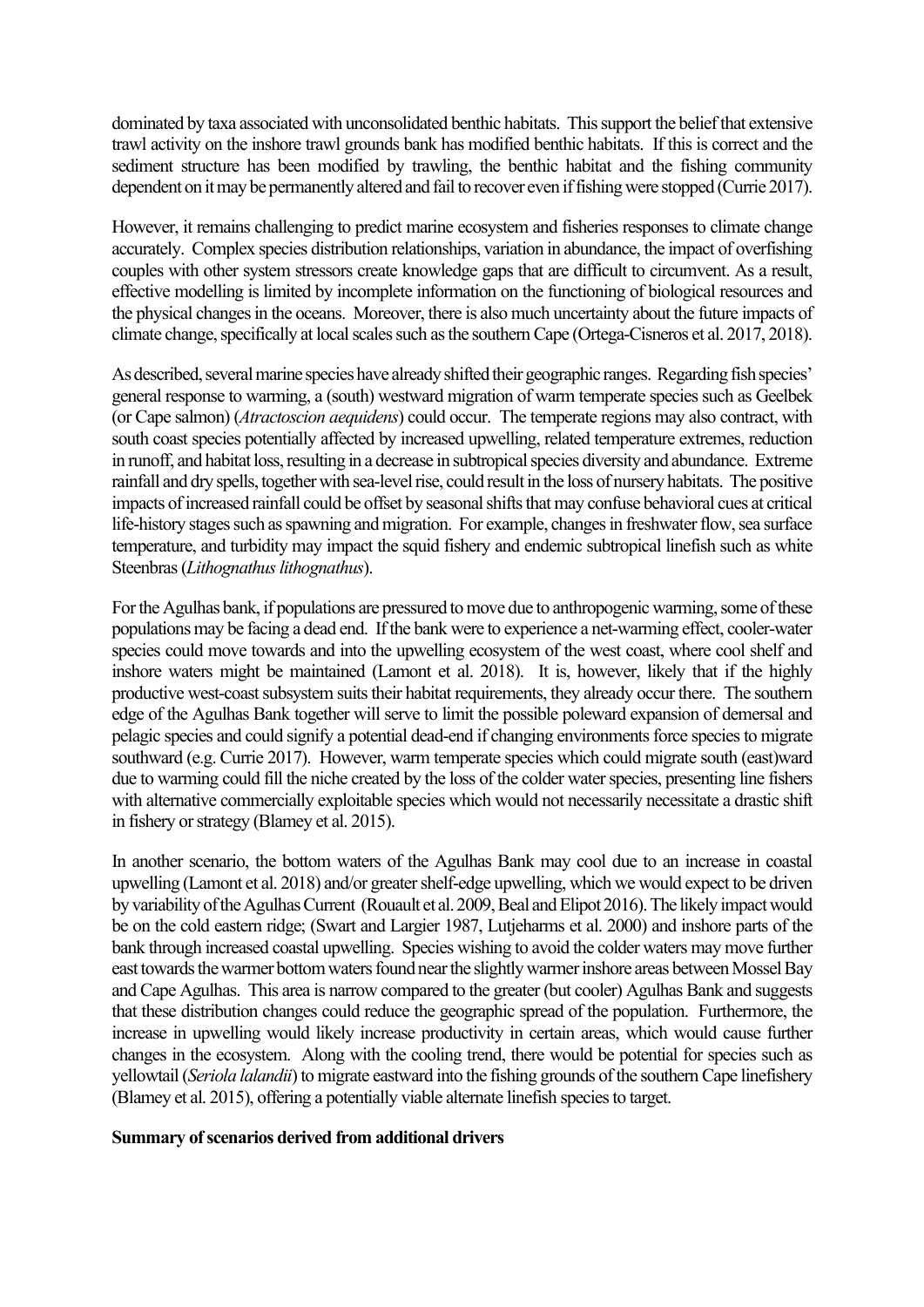Figure A2.1 shows four possible scenarios based on current and potential changes in species distribution and abundance patterns on the Agulhas Bank. Climatic drivers have already been incorporated in that that fish stocks could respond to the warming/cooling of the Agulhas Bank. Conversely, warming or cooling seen in the Agulhas bank will likely be a function of larger-scale climate changes. Thus it becomes unnecessary to take specific climatic drivers into account for these scenarios.

Linefish (specifically kob and silvers) catches continue to decline, no commercially viable species take up the niche left by the decline in the main target species. Fishers keep targeting kob, silvers, sharks and other red (reef) fish when available. Fishers forced to diversify outside fishery to sustain livelihoods. No significant/observable cooling or warming trend on the Agulhas bank seen.

Current situation in the southern Cape linefishery continues as is - kob, silver and shark catches are landed when available. Although catches remain relatively low, fishers catch enough fish to 'get by' and whilst they engage in outside livelihood activities to supplement income; the 'die-hard' fishers do not permanently diversify out of the fishery. No significant/observable cooling or warming trend on the Agulhas bank seen.

Cooling on the Agulhas bank with increased upwelling sees eastward species distribution shift of species such as yellowtail, traditionally caught between Cape Point and Cape Infanta. The may also be an increase in offshore pelagic fish species. Should abundance of species such as Yellowtail be an hindrance to achieving a sustainable (line)fish derived income, fishers may be forced to diversify outside the linefishery by getting involved in the growing pelagic fishery in the area (crew on trawlers, employment at processing plants).

Warming in Agulhas bank triggers an south (west)ward migration of temperate fish species from the Garden Route and eastern Cape coastal waters to colder water. Warm temperate species (such as Cape salmon), migrate south(east) ward and fill niche left by loss of the temperate species. Line fishers are able to easily change their target species without major shifts in strategy and fishery structure.

**Figure A2.1. Four future scenarios for the linefishery based on current and possible future species distribution and abundance changes in the Agulhas Bank. Warming and cooling trends in the Agulhas bank have been incorporated**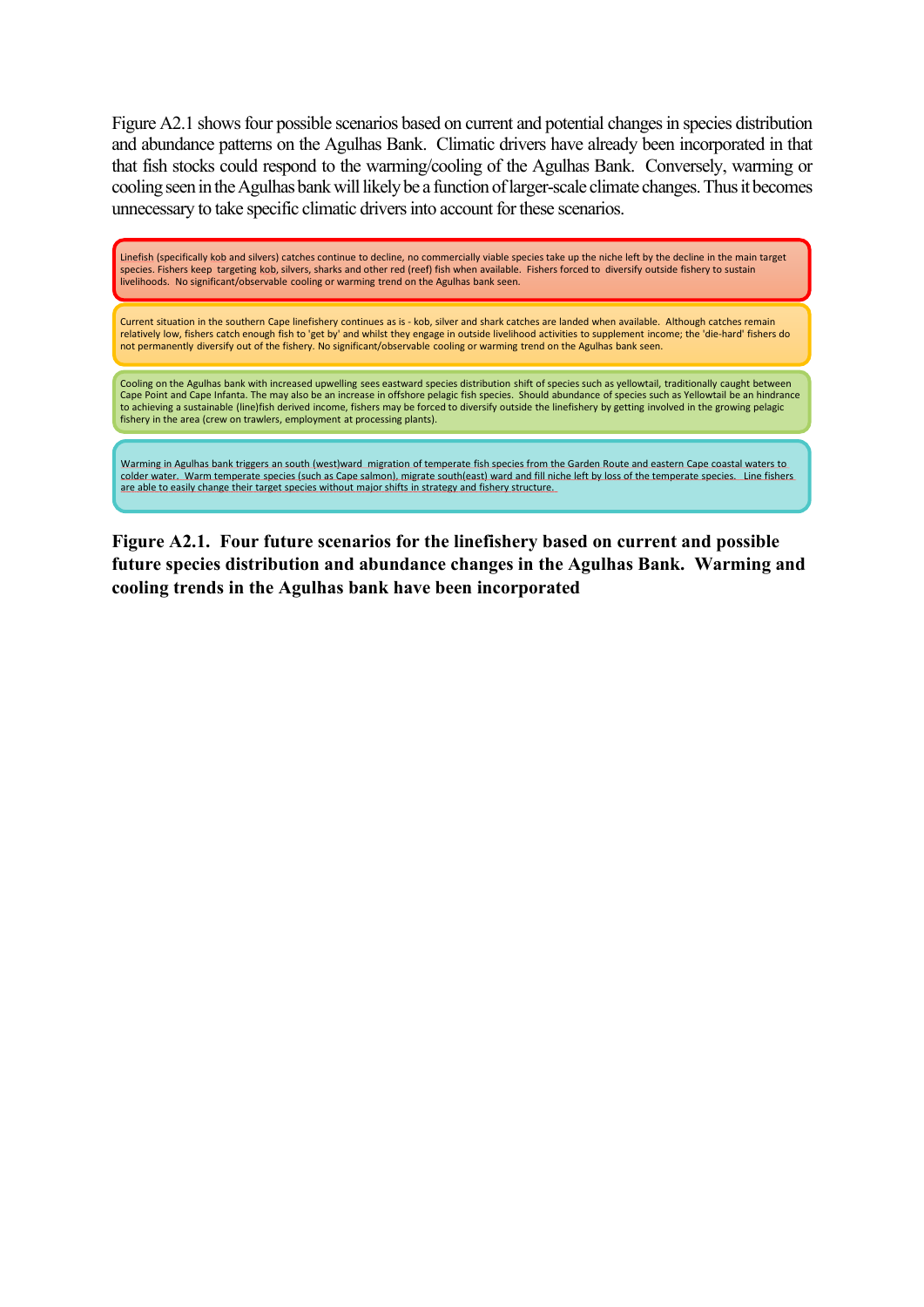### **LITERATURE CITED**

- Beal, L. M., and S. Elipot. 2016. Broadening not strengthening of the Agulhas Current since the early 1990s. *Nature* 540(7634):570–573.
- Blamey, L. K., J. A. E. Howard, J. Agenbag, and A. Jarre. 2012. Regime-shifts in the southern Benguela shelf and inshore region. *Progress in Oceanography* 106:80–95.
- Blamey, L. K., L. J. Shannon, J. J. Bolton, R. J. M. Crawford, F. Dufois, H. Evers-King, C. L. Griffiths, L. Hutchings, A. Jarre, M. Rouault, K. E. Watermeyer, and H. Winker. 2015. Ecosystem change in the southern Benguela and the underlying processes. *Journal of Marine Systems* 144:9–29.
- Bolton, J. J., R. J. Anderson, A. J. Smit, and M. D. Rothman. 2012. South African kelp moving eastwards: the discovery of Ecklonia maxima (Osbeck) Papenfuss at De Hoop Nature Reserve on the south coast of South Africa. *African Journal of Marine Science* 34(1):147–151.
- Brander, K. 2010. Impacts of climate change on fisheries. *Journal of Marine Systems* 79(3– 4):389–402.
- Currie, J. 2017. Historical baselines and a century of change in the demersal fish assemblages on South Africa's Agulhas Bank. University of Cape Town.
- Currie, J. C., L. J. Atkinson, K. J. Sink, and C. G. Attwood. 2020. Long-Term Change of Demersal Fish Assemblages on the Inshore Agulhas Bank Between 1904 and 2015. *Frontiers in Marine Science* 7(May):1–16.
- DEA. 2013. *Long-Term Adaptation Scenarios Flagship Research Programme (LTAS) for South Africa. Climate Change Implications for Marine Fisheries in South Africa.* Pretoria, South Africa.
- Duggan, G. L. 2012. In the realm of the Kob Kings: Rethinking knowledges and dialogue in a small-scale fishery. University of Cape Town.
- Fairweather, T. P., C. D. Van Der Lingen, A. J. Booth, L. Drapeau, and J. J. Van Der Westhuizen. 2006. Indicators of sustainable fishing for South African sardine Sardinops sagax and anchovy Engraulis encrasicolus. *African Journal of Marine Science* 28(3– 4):661–680.
- Gammage, L. 2015. Considering one's options when the fish leave. A case study of the traditional commercial handline fishery of the Southern Cape. University of Cape Town.
- Gammage, L. C. 2019. Development of a scenario-based approach for responding to change in fishery systems: a case study in the small-scale fisheries of South Africa's southern Cape. University of Cape Town.
- Gammage, L. C., A. Jarre, and C. Mather. 2017. A case study from the southern Cape linefishery 1: The difficulty of fishing in a changing world. *South African Journal of Science* 113(5/6).
- Gammage, L., and A. Jarre. 2020. Using structured decision-making tools with marginalized fishers to promote system-based fisheries management approaches. *Frontiers in Marine Science* 7(447).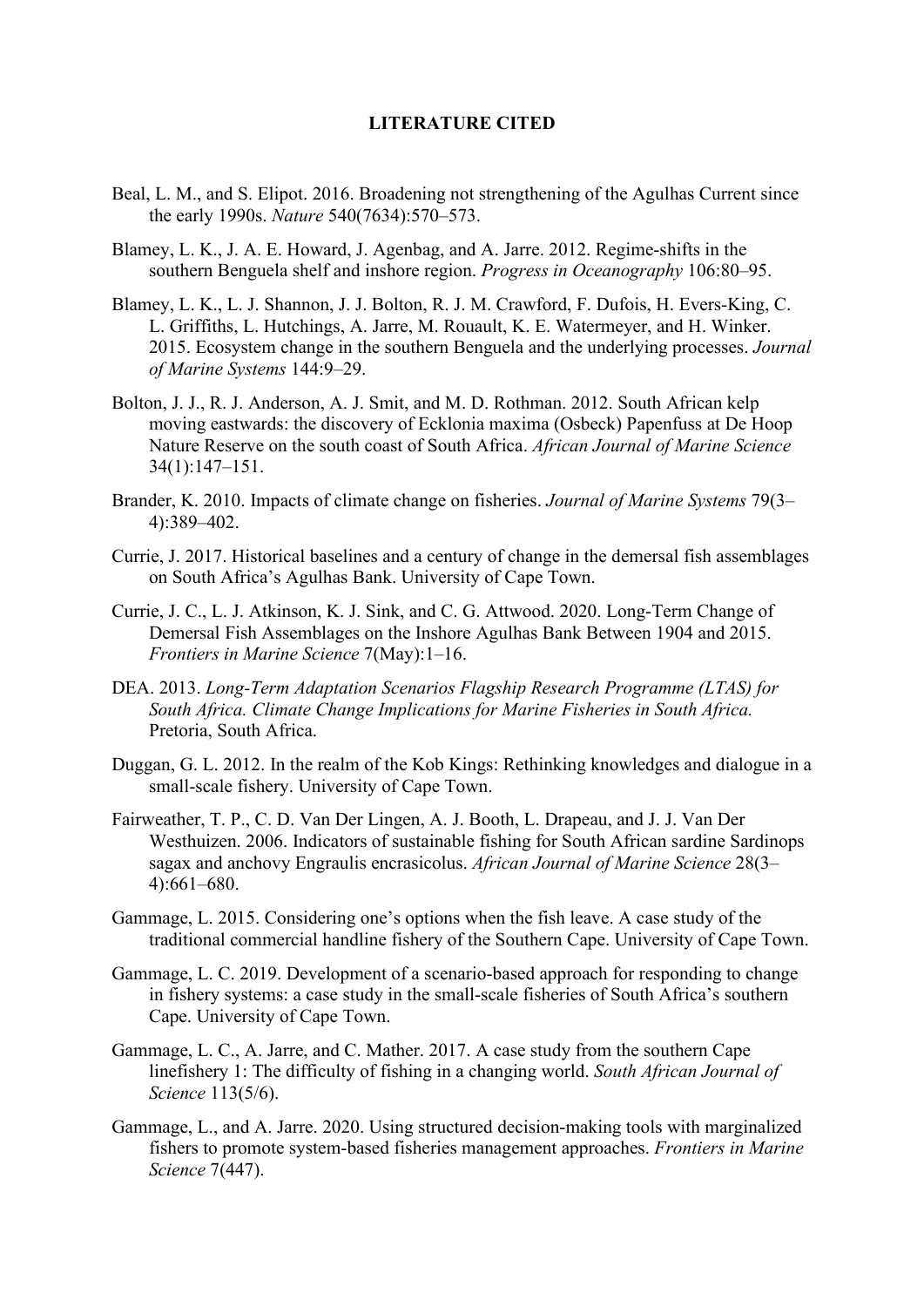Gammage, L., and I. Martins. (n.d.). South African In-country GULLS analysis.

- Griffiths, M. H. 1997. The application of per-recruit models to Argyrosomus inodorus, an important South African sciaenid fish. *Fisheries Research* 30:103–115.
- Griffiths, M. H. 2000. Long-term trends in catch and effort of commercial linefish off South Africa's Cape Province: snapshots of the 20th century. *South African Journal Of Marine Science* 22(January):81–109.
- Hollowed, A. B., M. Barange, R. J. Beamish, K. Brander, K. Cochrane, K. Drinkwater, M. G. G. Foreman, J. A. Hare, J. Holt, S. Ito, S. Kim, J. R. King, H. Loeng, B. R. Mackenzie, F. J. Mueter, A. Okey, M. A. Peck, V. I. Radchenko, J. C. Rice, M. J. Schirripa, A. Yatsu, and Y. Yamanaka. 2013. Projected impacts of climate change on marine fish and fisheries. *ICES Journal of Marine Science* 70(5):1023–1037.
- Howard, J. A. E., A. C. Jarre, A. E. Clark, and C. L. Moloney. 2007. Application of the sequential t-test algorithm for analyzing regime shifts to the southern Benguela ecosystem. *African Journal of Marine Science* 29:437–451.
- Jarre, A., L. Hutchings, S. P. Kirkman, A. Kreiner, P. Tchipalanga, P. Kainge, U. Uanivi, A. K. der Plas, L. K. Blamey, J. Coetzee, T. Lamont, T. Samaai, H. M. Verheye, D. G. Yemane, B. Axelsen, M. Ostrowski, E. K. Stenevik, and H. Loeng. 2015. Synthesis: Climate effects on biodiversity, abundance and distribution of marine organisms in the Benguela. *Fisheries Oceanography* 24 (Suppl(S1):122–149.
- Lamont, T., M. García-Reyes, S. J. Bograd, C. D. van der Lingen, and W. J. Sydeman. 2018. Upwelling indices for comparative ecosystem studies: Variability in the Benguela Upwelling System. *Journal of Marine Systems* 188:3–16.
- der Lingen, C. D., J. C. Coetzee, and L. Hutchings. 2002. Temporal shifts in the spatial distribution of anchovy spawners and their eggs in the Southern Benguela: Implications for recruitment. *GLOBEC Report*:46–48.
- Lutjeharms, J. R. E., J. Cooper, and M. Roberts. 2000. Upwelling at the inshore edge of the Agulhas Current. *Continental Shelf Research* 20(7):737–761.
- Lyttle, C. 2019. The variability and change in sea state as relevant to the small-scale handline fishery of the Southern Cape, South Africa. University of Cape Town.
- MacKellar, N., M. New, and C. Jack. 2014. Climate trends in South Africa Observed and modelled trends in rainfall and temperature for South Africa : 1960 – 2010. *South African Journal of Sciences* 110(7):1–13.
- Martins, I. M., L. C. Gammage, A. Jarre, and M. Gasalla. 2019. Different but similar? Exploring vulnerability to climate change in Brazilian and South African small-scale fishing communities. *Human Ecology* 47:515–526.
- Mead, A., M. H. Griffiths, G. M. Branch, C. D. McQuaid, L. K. Blamey, J. Bolton, R. J. Anderson, F. Dufois, M. Rouault, P. W. Froneman, A. K. Whitfield, L. R. Harris, R. Nel, D. Pillay, and J. B. Adams. 2013. Human-mediated drivers of change — impacts on coastal ecosystems and marine biota of South Africa. *African Journal of Marine Science* 35(3):403–425.
- Ortega-Cisneros, K., K. Cochrane, and E. A. Fulton. 2017. An Atlantis model of the southern Benguela upwelling system: Validation, sensitivity analysis and insights into ecosystem functioning. *Ecological Modelling* 355:49–63.